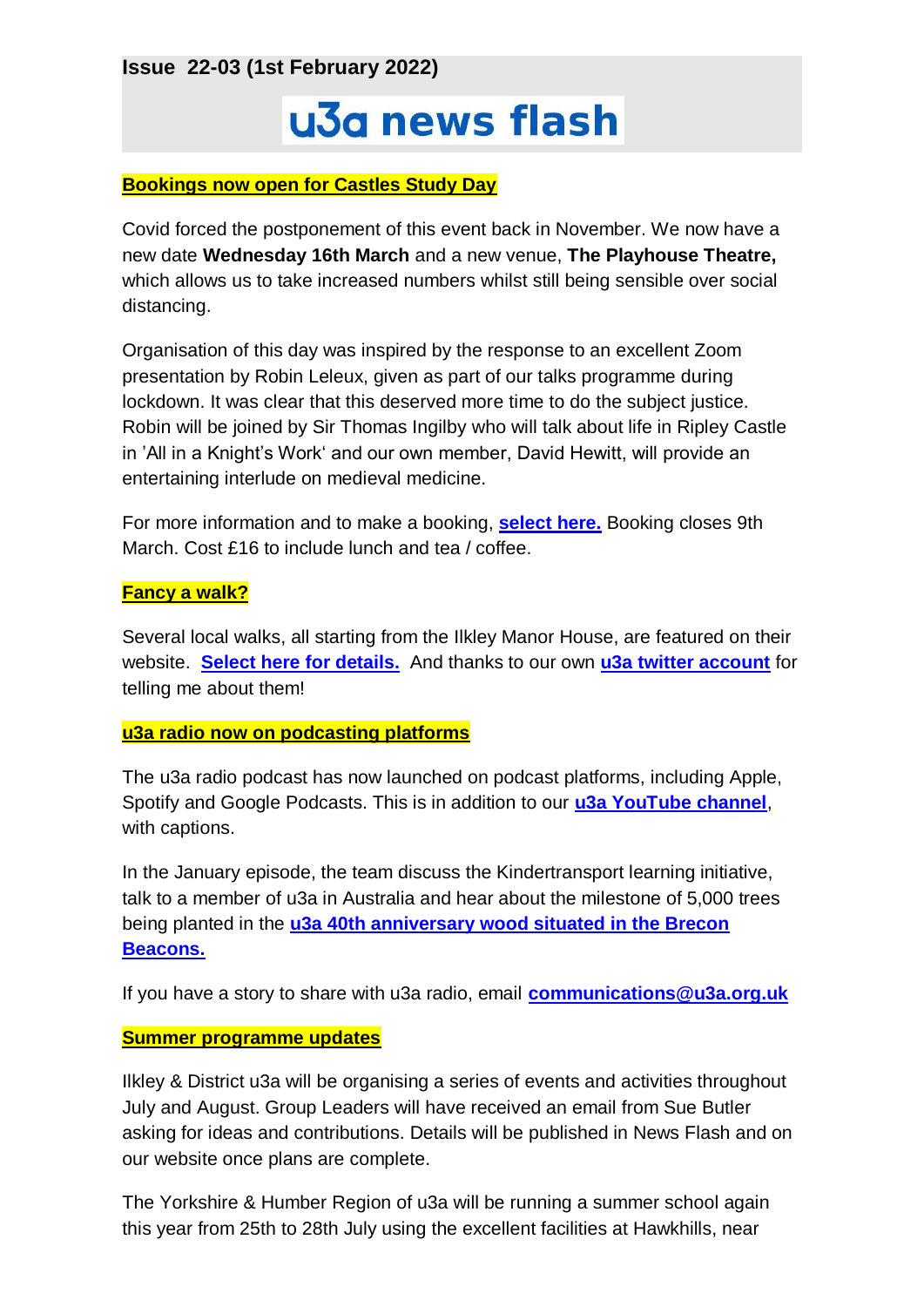Easingwold. A range of 10 topics is offered. Full board delegate rate is £380 pp and day delegate £190 pp. **[Full details with a booking form on this link.](https://yahru3a.co.uk/summerschool-2020)**

**The latest edition of the national newsletter: [Available to read on this link.](https://mailchi.mp/u3a/your-u3a-national-newsletter-january-2022?e=8dba608278)**

### **Welcome to our new members**

Over 30 new members have joined us in January. The reduced subscription (just £7 until end April) is an opportunity to introduce friends and neighbours to our wonderful u3a. **[Select here to join on line](https://ilkleyu3a.org/Join-Us#JOINUSANDPAY)** or call into Clarke Foley for our next drop in on Friday morning 4th February from 10:30 to 12 noon.

## **More talks via Zoom**

**[Select here for details.](https://ilkleyu3a.org/Forthcoming-Talks)** These are provided by our parent body, the Third Age Trust. But because they are nationally available, early booking is advised. You can see the full range and subscribe for updates **[on this link](https://www.u3a.org.uk/events/educational-events)** which takes you to the Third Age Trust website.

#### **Want u3a to provide a group for your own interest or hobby?**

Why not start your own? There are bound to be others who share your enthusiasm for a topic. We are happy to support and guide you towards starting up a new group.

Email **[newgroups@ilkleyu3a.org](mailto:newgroups@ilkleyu3a.org)** with your thoughts and someone will be back in touch to help.

## **Can you identify the Ilkley shop fronts on our website?**

Test your powers of observation. **[Select here to view.](http://ilkleyu3a.org/#HQUIZ)** Answers on the website.

#### **Quirky humour**

Thanks to those who wondered why there were no updates in the last News Flash. This was because of a lack of suitable material being submitted! However we do now have some more to share. **[Select this link](https://ilkleyu3a.org/Lockdown-Support-Quirky-Humour)**. Always happy to receive more contributions, even those not suitable for the u3a website!

#### **Ilkley scrapbook updates**

We are now moving into more recent times. **[Select here](https://ilkleyu3a.org/Ilkley-Scrapbook-of-the-month)** to read about local issues in Q4 1980. Controversy over plans for a new department store in the centre of town, car parking charges and the opening of Clarke Foley in early 1981 are all featured. To read back issues using our new flip book software, **[select](https://ilkleyu3a.org/Resources/Documents/PDF-Flip/Bookshelf-Scrapbooks.html)  [here.](https://ilkleyu3a.org/Resources/Documents/PDF-Flip/Bookshelf-Scrapbooks.html)**

These updates are part of a much larger project undertaken by the u3a archiving group. **[Read more](https://ilkleyu3a.org/Archiving-Group-Updates) here** and see some of the work being undertaken in conjunction with other local organisations.